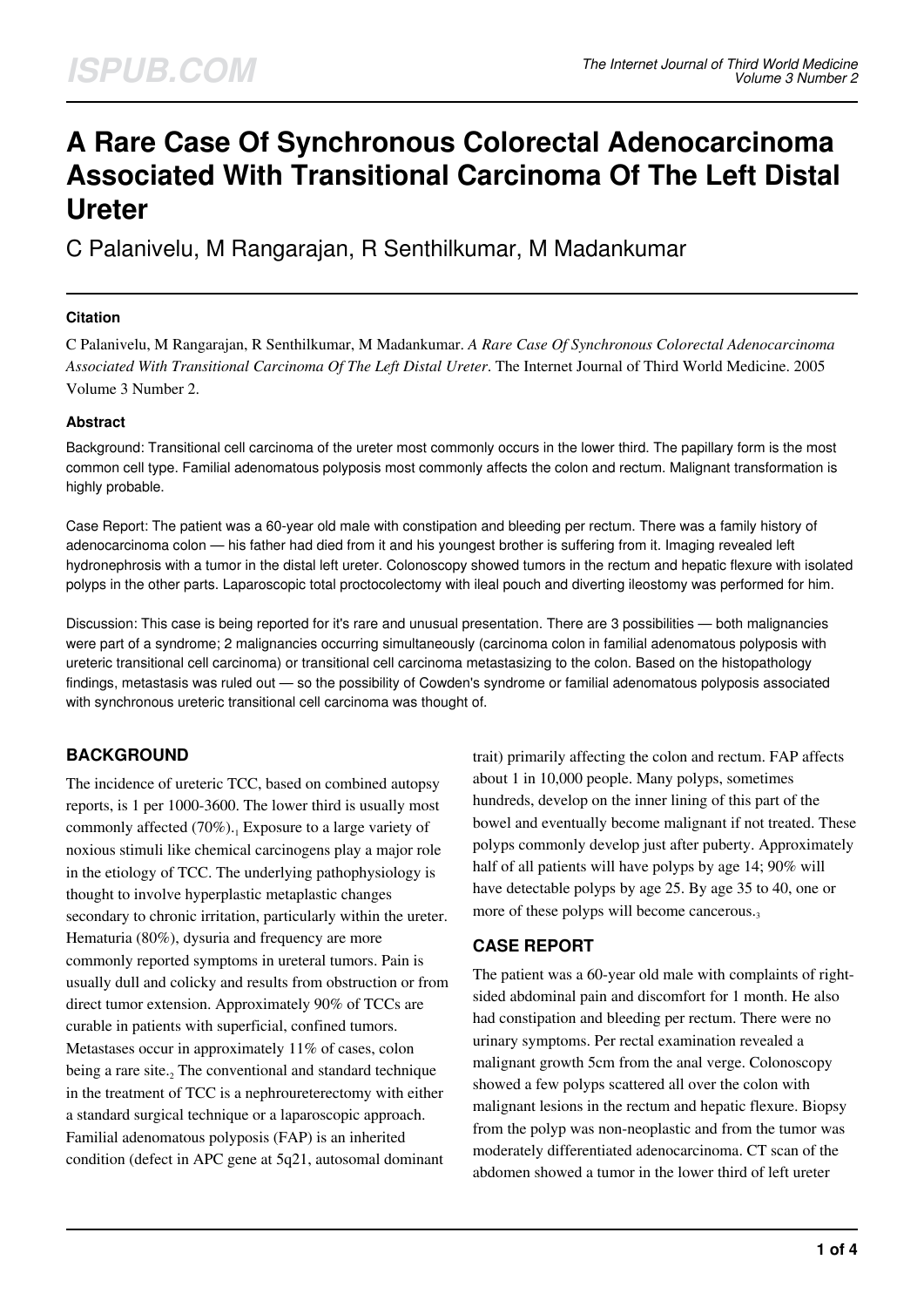with left hydronephrosis. The urologist was consulted and biopsy from the ureteric tumor showed low-grade TCC. A diagnosis of Familial Adenomatous Polyposis with TCC of left ureter was made. Total proctocolectomy with ileal pouch combined with left nephroureterectomy was performed for him. A protective proximal ileostomy was also done. There was a family history of similar disease – patient's father had died of carcinoma rectum. The patient is the eldest of 7 brothers. All of them were screened and the youngest brother was found to have carcinoma of the rectum with isolated polyps in the right colon. He underwent laparoscopic total proctocolectomy with ileal pouch and diverting ileostomy as well.

# **RESULTS**

The patient had an uneventful postoperative recovery. He was discharged on the  $10<sup>th</sup>$  postoperative day. Chemotherapy was planned after 3 weeks. Total proctocolectomy specimen showed multicenteric mucoid adenocarcinoma of the hepatic flexure and rectum (figure 1-arrows) – moderately differentiated grade and a tubulovillous adenoma with moderate degree of dysplasia. Figure 2 shows the rectal tumor with polyp and figure 3 shows the hepatic flexure tumor. Nephroureterectomy specimen showed high-grade papillary TCC of lower third of the ureter (figure 4).

#### **Figure 1**

Figure 1: total proctocolectomy specimen



## **Figure 2**

Figure 2: rectal tumor



**Figure 3** Figure 3: hepatic flexure tumor



**Figure 4** Figure 4: distal ureteric tumor

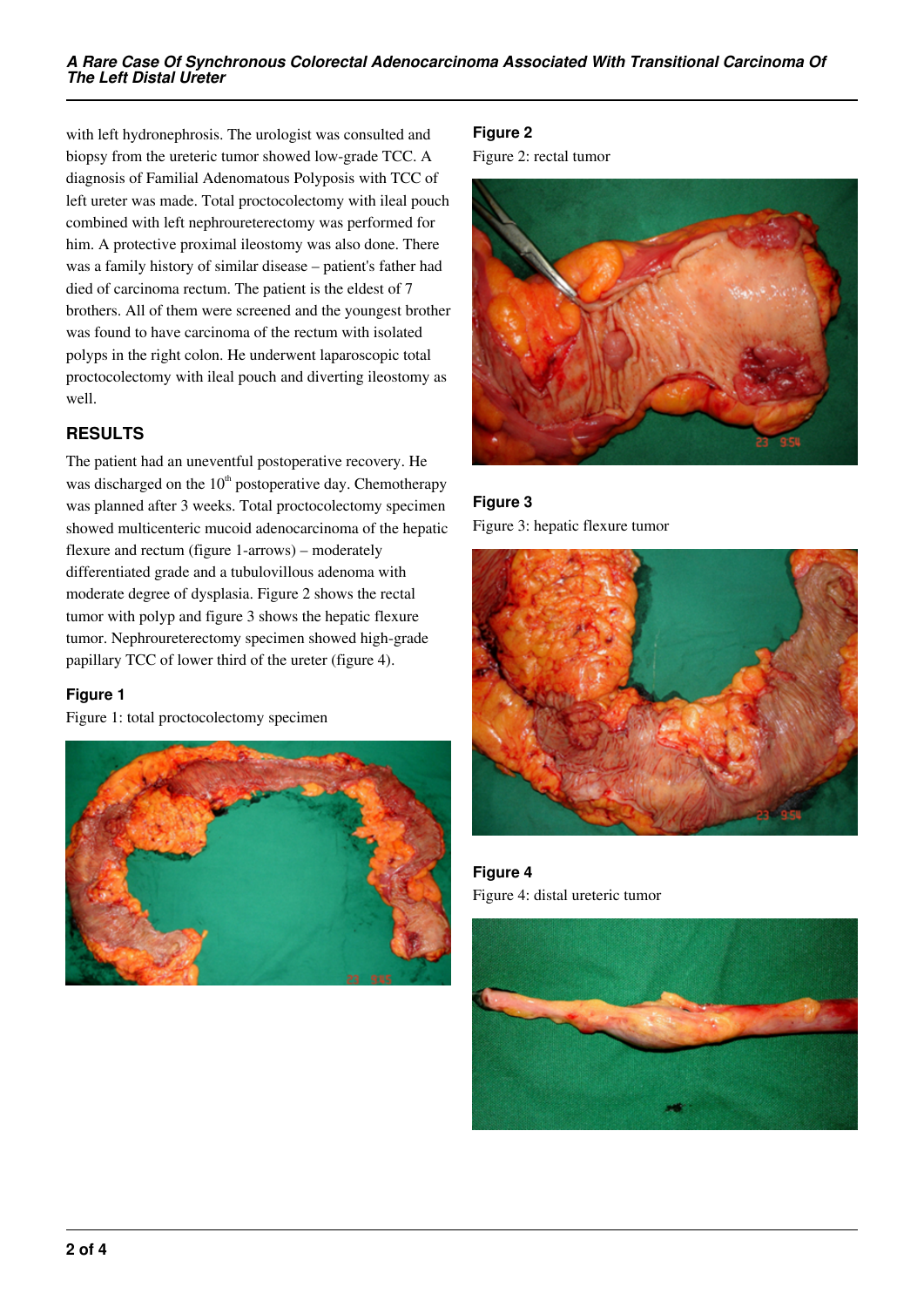## **DISCUSSION**

This case is being reported for it's unusual presentation. This type of two primaries arising from different organs is always rare. We attempted to correlate them. There could be three possibilities - TCC metastasizing to the colon, FAP involving the ureter or two completely different primaries. Histology proved that they were indeed different primaries. FAP is not known to be associated with TCC of the ureter or vice versa. Patients with FAP may also develop other malignant and nonmalignant tumors and/or some bone, skin and dental abnormalities. Since the goal is to prevent cancer, the colectomy is done as soon as polyps are discovered. Individuals with FAP are also at increased risk for cancers of the duodenum and biliary tract. However, there are certain conditions like Cowden disease (CD) in which more than one primary tumor has been described; gastrointestinal polyps with malignant potential associated with TCC of the urinary bladder is a rare combination. CD is an autosomal dominant condition with variable expression that results most commonly (80%) from a mutation in the PTEN gene on arm 10q.<sub>3</sub> Internationally, only 200 cases have been published, including separate studies of several generations of affected family members.<sup>4</sup> Although Chen et al reported a few cases of adenocarcinoma of the colon in CD patients, the malignant potential of polyps is  $low_{.5}$  CD is also associated with some cancers: breast cancer (20-36%); thyroid cancer (7%), colon cancer (2 cases), lung, uterus (endometrial), acute myelogenous leukemia, transitional cell carcinoma of the bladder, cervical carcinoma, non-Hodgkin

lymphoma and osteosarcoma. At least 40% of CD patients have a minimum of 1 malignant primary tumor, although with long-term follow-up care, this number may be higher. $66$ Many of the cancers are curable if detected early. Close follow-up care of these patients is necessary. According to The International Cowden Syndrome Consortium (criteria for diagnosis), our patient does not fit in. Since genetic studies are not available to us, we can only assume that this is a rare case of FAP with a concomitant TCC of the ureter.

## **CORRESPONDENCE TO**

Dr.M.Rangarajan, GEM Hospital, 45-A, Pankaja Mill Road, Ramnathapuram, Coimbatore – 641045, India. Tel: 0091-422-2324105 Mobile: 0091-9842320672 Fax: 0091-422-2320879 E-mail: rangy68@gmail.com

#### **References**

1. Kirkali Z, Tuzel E. Transitional cell carcinoma of the ureter and renal pelvis. Crit Rev Oncol Hematol 2003;47:155-169.

2. Lal G, Gallinger S. Familial adenomatous polyposis. Semin Surg Oncol 2000;18: 314-323.

3. McGarrity TJ, Wagner Baker MJ, Ruggiero FM, et al: GI polyposis and glycogenic acanthosis of the esophagus associated with PTEN mutation positive Cowden syndrome in the absence of cutaneous manifestations. Am J Gastroenterol 2003 Jun; 98(6):1429-34.

4. Mallory SB: Cowden syndrome (multiple hamartoma syndrome). Dermatol Clin 1995 Jan;13(1):27-31. 5. Chen YM, Ott DJ, Wu WC, Gelfand DW: Cowden's disease: a case report and literature review. Gastrointest Radiol 1987;12(4): 325-9.

6. Eng C: Will the real Cowden syndrome please stand up: revised diagnostic criteria. J Med Genet 2000 Nov;37(11): 828-30.